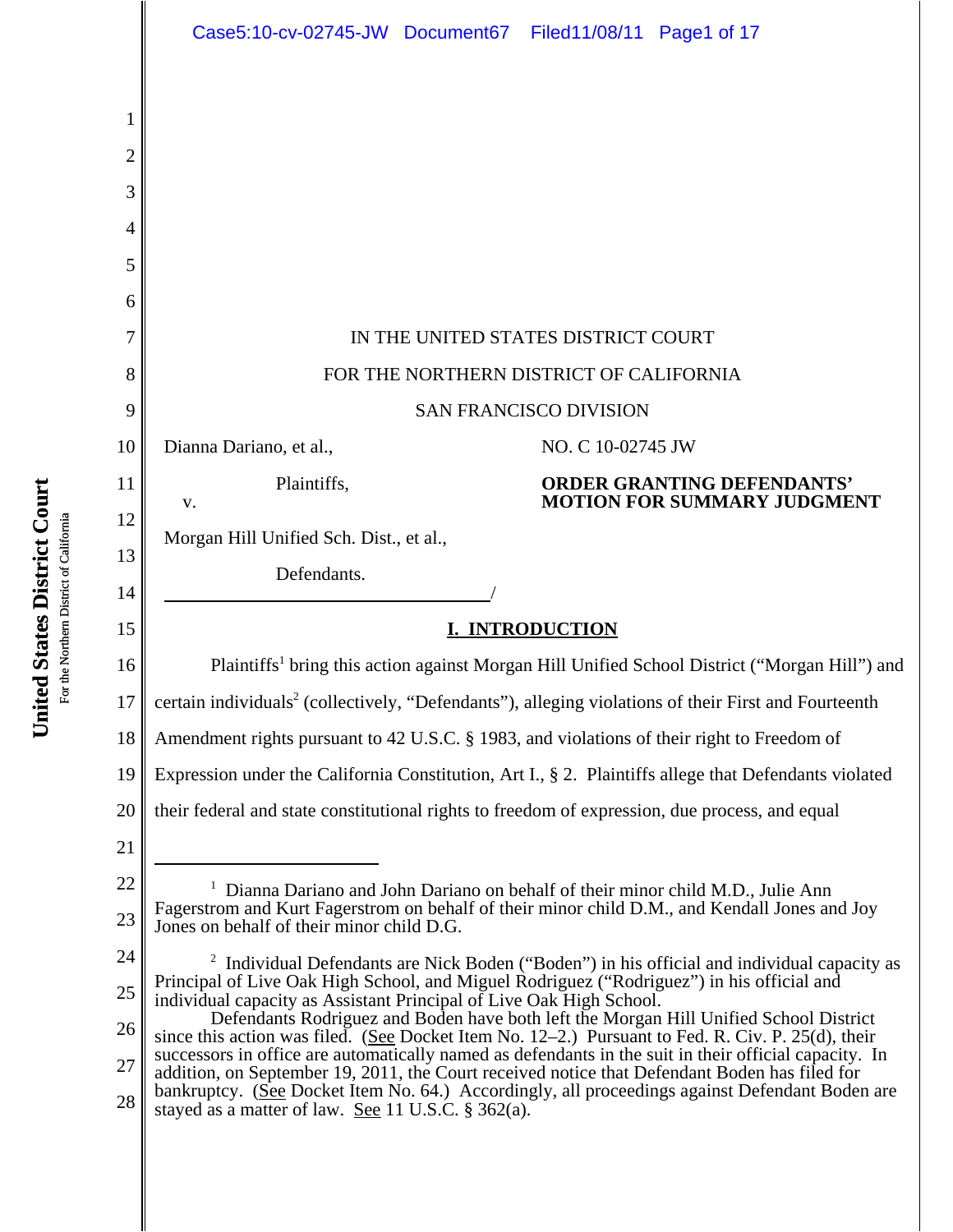# Case5:10-cv-02745-JW Document67 Filed11/08/11 Page2 of 17

1 2 protection by disallowing them from wearing American flag shirts in a public high school on Cinco de Mayo Day.

3 4 5 6 Presently before the Court are: (1) Defendants' Motion for Summary Judgment as to all claims;<sup>3</sup> and (2) Plaintiffs' Motion for Summary Judgment as to all claims.<sup>4</sup> The Court conducted a hearing on October 3, 2011. Based on the papers submitted to date and oral argument, the Court GRANTS Defendants' Motion and DENIES Plaintiffs' Motion for Summary Judgment.

#### **II. BACKGROUND**

8 9 10 A detailed description of the allegations in this case can be found in the Court's February 17, 2011 Order.<sup>5</sup> The Court reviews the undisputed facts and procedural history relevant to resolving these Motions.

# **A. Undisputed Facts**

12 13 14 15 16 17 18 19 20 21 22 23 24 25 26 27 28 <sup>3</sup> (Defendants' Notice of Motion and Motion for Summary Judgment; Memorandum of Points and Authorities in Support Thereof, hereafter, "Defendants' Motion," Docket Item No. 53.) <sup>4</sup> (Plaintiffs' Memorandum of Points and Authorities in Support of Motion for Summary Judgment, hereafter, "Plaintiffs' Motion," Docket Item No. 52.) <sup>5</sup> (Order Granting in part and Denying in part Defendants' Motion to Dismiss, hereafter, "February 17 Order," Docket Item No. 36.) <sup>6</sup> (Defendants' Answer to Plaintiffs' Complaint ¶ 8-10, hereafter, "Answer," Docket Item No. 37.)  $\frac{7}{11}$  (Complaint ¶ 11.) 2 Plaintiffs are three students who attended Live Oak High School at the time the events at issue occurred.<sup>6</sup> Live Oak High School ("Live Oak") is a high school within the Morgan Hill Unified School District, a public school district in the state of California.<sup>7</sup> On May 5, 2010, Plaintiffs and two other students wore clothing including images of the American flag to school at Live Oak. (Answer  $\P$  14.) Defendant Rodriguez was an assistant principal at Live Oak on that date. (Id. ¶ 13.) During "brunch break," which occurs between 10:00 a.m. and 10:15 a.m. every day, Defendant Rodriguez asked Plaintiffs to either remove their shirts or turn them inside out. (Complaint ¶¶ 18-20; Answer ¶ 20.) When Plaintiffs refused to comply with this request, Defendant

7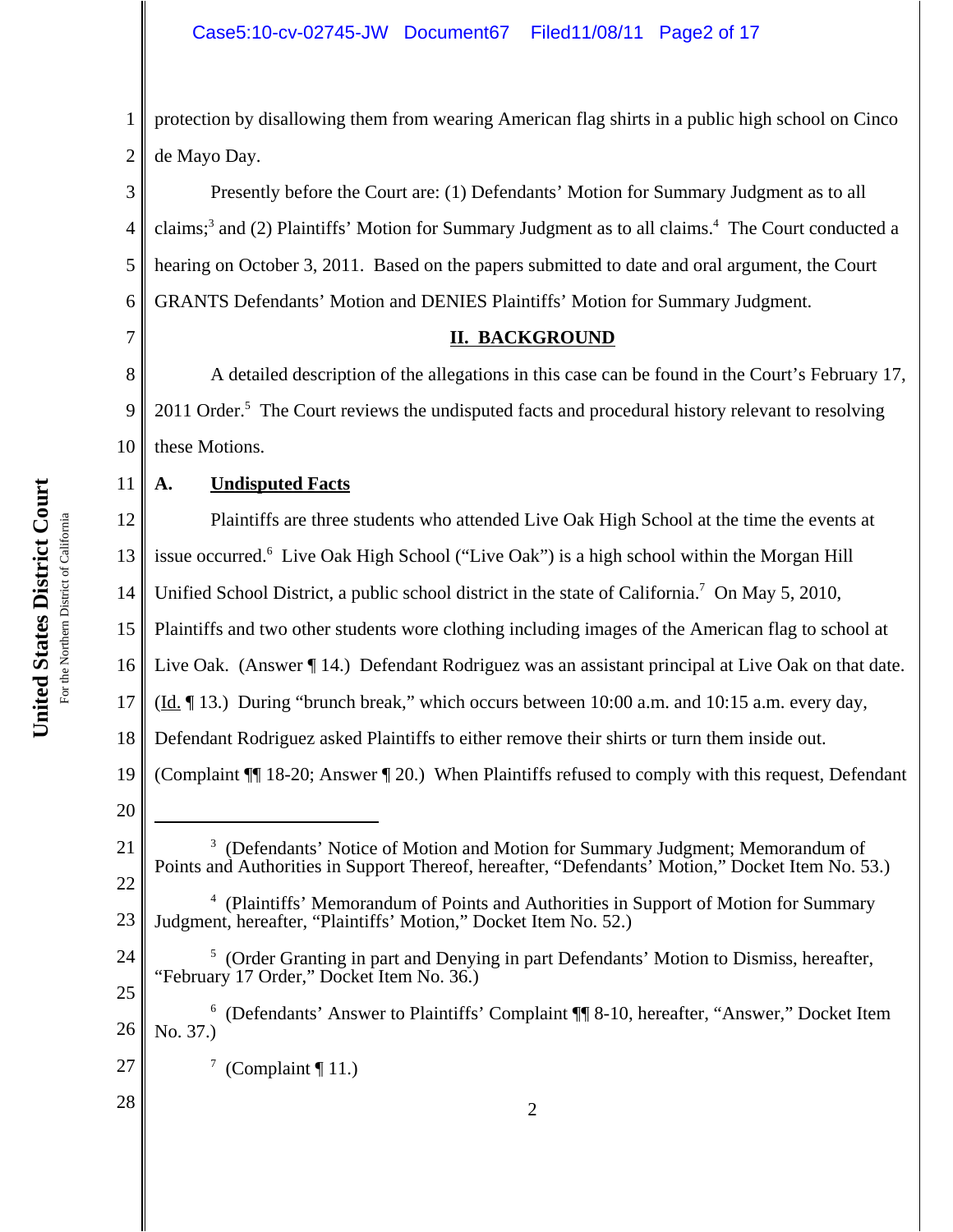1 2 Rodriguez asked Plaintiffs to come to his office. (Answer  $\P$  20.) Plaintiffs complied with this request.  $(Id. \P 23.)$ 

3 4 5 6 7 8 9 10 11 12 13 Shortly thereafter Dianna Dariano, the mother of Plaintiff M.D., arrived at the school office. (Answer ¶ 26.) Immediately thereafter, Defendant Boden met with Plaintiffs and the two other students in a conference room in the school's office. (Id. ¶ 28.) The students remained in the office for approximately ninety minutes. (Id. ¶ 29.) Over the course of the meeting, Defendant Boden let two of the five students, including Plaintiff M.D., return to class without changing their shirts. (Complaint ¶¶ 29-30; Answer ¶ 29.) These two students were wearing "Tap Out" shirts. (Id.) Defendant Boden told Plaintiffs D.M. and D.G. that they had to either turn their shirts inside out or go home for the day. (Answer ¶ 30.) He told them that if they chose to go home for the day, they would receive excused absences and it would not count against their attendance record. (Id.) Both Plaintiffs left school at that time. (Complaint ¶ 30.) Although Plaintiff M.D. had been allowed to return to class, Dianna Dariano removed her son from school for the rest of that day. (Answer ¶ 31.)

# 14

# **B. Procedural History**

15 16 17 18 19 20 21 22 23 Plaintiffs filed their Complaint on June 23, 2010.<sup>8</sup> Defendants moved to dismiss for lack of subject matter jurisdiction on the grounds that: (1) the case was moot because the individual Defendants were no longer employed by the District; (2) Plaintiffs' claims for nominal damages were barred by sovereign immunity; (3) Plaintiff M.D. suffered no injury in fact because he was allowed to return to class without changing his clothes; and (4) none of the named parents had standing to sue on their own behalf as they had not suffered injury.<sup>9</sup> The Court granted Defendants' Motion with respect to the parents, holding that the parents lacked standing to bring the suit. (See February 17 Order at 14-15.) The Court denied Defendants' Motion in all other respects. (Id.) Defendants then filed their Answer to Plaintiffs' Complaint, asserting sovereign immunity as to all

- 24
- 25

<sup>&</sup>lt;sup>8</sup> (See Docket Item No. 1.)

<sup>27</sup> <sup>9</sup> (See Notice of Defendants' Motion and Motion to Dismiss for Lack of Subject Matter Jurisdiction, Docket Item No. 12.)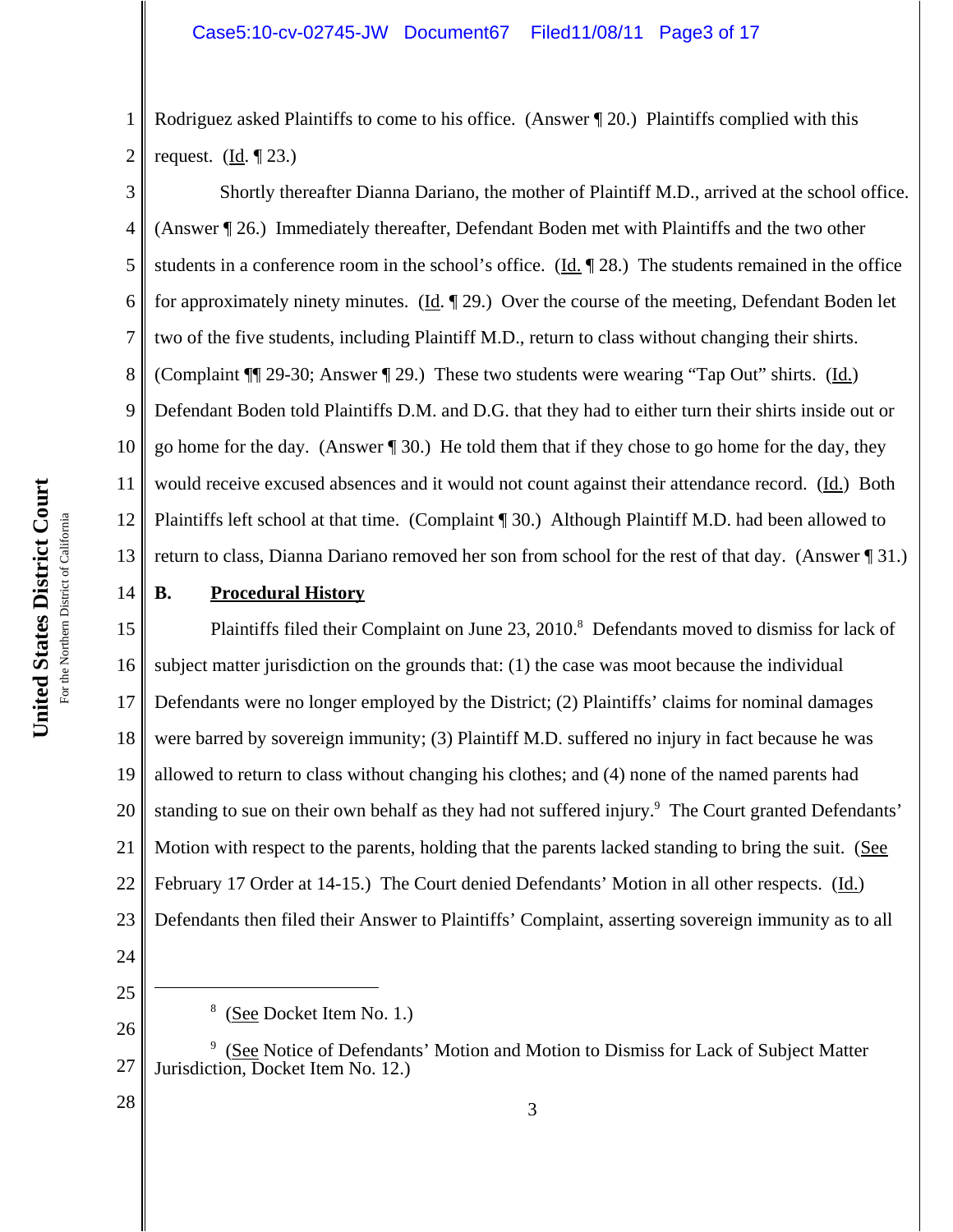1 2 claims against Defendant Morgan Hill and qualified immunity for Defendants Boden and Rodriguez. (Answer at 8-9.)

Presently before the Court are the parties' Cross-Motions for Summary Judgment.

#### **III. STANDARDS**

5 6 7 8 9 10 11 12 13 14 Summary judgment is proper "if the pleadings, depositions, answers to interrogatories, and admissions on file, together with the affidavits, if any, show that there is no genuine issue as to any material fact and that the moving party is entitled to judgment as a matter of law." Fed. R. Civ. P. 56(c). The purpose of summary judgment "is to isolate and dispose of factually unsupported claims or defenses." Celotex v. Catrett, 477 U.S. 317, 323-24 (1986). The moving party "always bears the initial responsibility of informing the district court of the basis for its motion, and identifying the evidence which it believes demonstrates the absence of a genuine issue of material fact." Id. at 323. The non-moving party must then identify specific facts "that might affect the outcome of the suit under the governing law," thus establishing that there is a genuine issue for trial. Fed. R. Civ. P. 56(e).

15 16 17 18 19 20 21 22 23 24 25 When evaluating a motion for summary judgment, the court views the evidence through the prism of the evidentiary standard of proof that would pertain at trial. Anderson v. Liberty Lobby Inc., 477 U.S. 242, 255 (1986). The court draws all reasonable inferences in favor of the nonmoving party, including questions of credibility and of the weight that particular evidence is accorded. See, e.g., Masson v. New Yorker Magazine, Inc., 501 U.S. 496, 520 (1992). The court determines whether the non-moving party's "specific facts," coupled with disputed background or contextual facts, are such that a reasonable jury might return a verdict for the non-moving party. T.W. Elec. Serv. v. Pac. Elec. Contractors, 809 F.2d 626, 631 (9th Cir. 1987). In such a case, summary judgment is inappropriate. Anderson, 477 U.S. at 248. However, where a rational trier of fact could not find for the non-moving party based on the record as a whole, there is no "genuine issue for trial." Matsushita Elec. Indus. Co. v. Zenith Radio, 475 U.S. 574, 587 (1986).

26 27 Although the district court has discretion to consider materials in the court file not referenced in the opposing papers, it need not do so. See Carmen v. San Francisco Unified Sch. Dist., 237 F.3d

 $\begin{array}{|c|c|c|c|c|}\n\hline\n28 & & & 4 \\
\hline\n\end{array}$ 

For the Northern District of California For the Northern District of California 3

4

**United States District Court**

United States District Court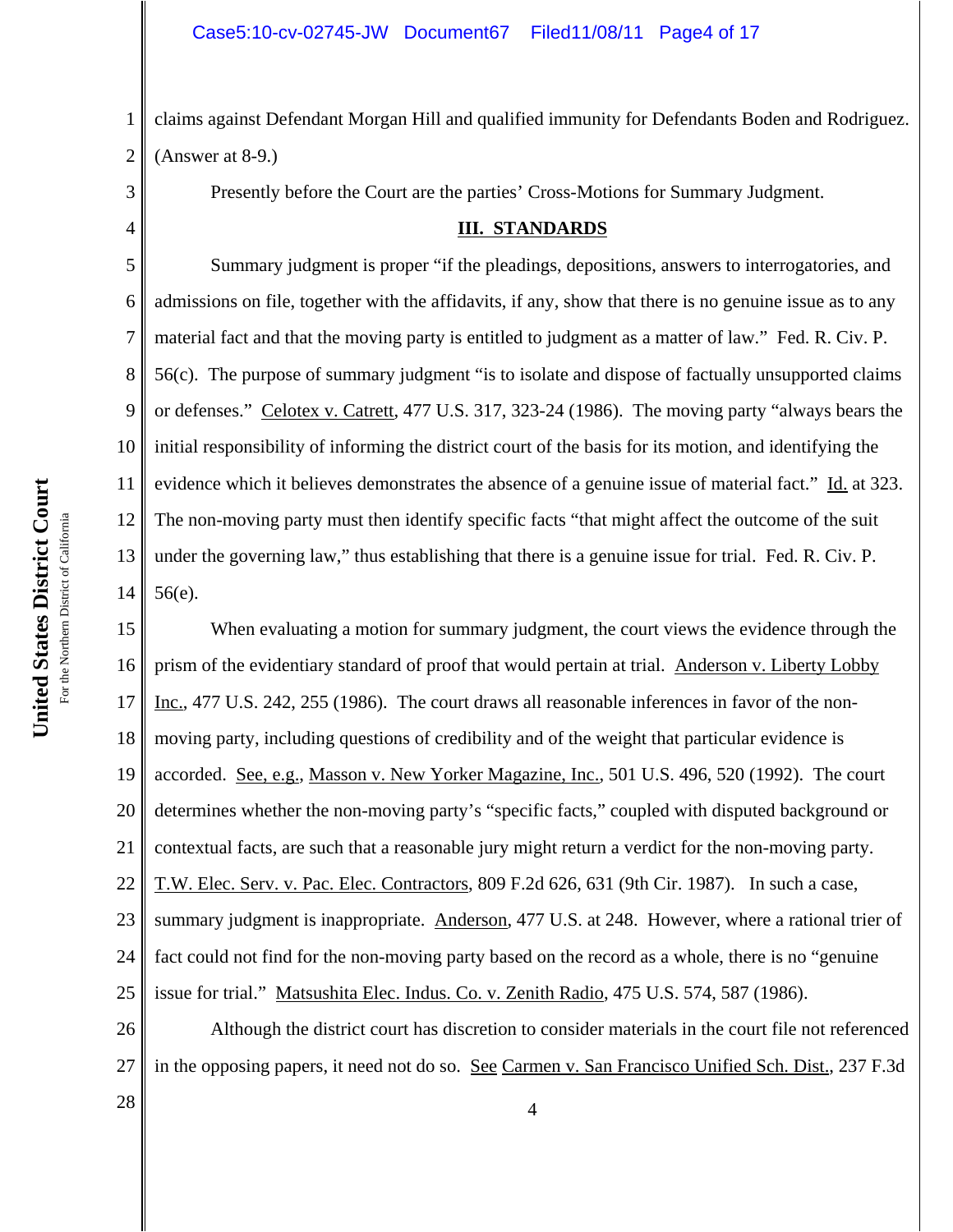1 2 3 4 5 6 1026, 1028-29 (9th Cir. 2001). "The district court need not examine the entire file for evidence establishing a genuine issue of fact." Id. at 1031. However, when the parties file cross-motions for summary judgment, the district court must consider all of the evidence submitted in support of both motions to evaluate whether a genuine issue of material fact exists precluding summary judgment for either party. Fair Housing Council of Riverside Cnty, Inc. v. Riverside Two, 249 F.3d 1132, 1135 (9th Cir. 2001).

# 7

#### **IV. DISCUSSION**

8 9 10 11 12 13 14 15 16 17 Defendants move for summary judgment on the grounds that: (1) All claims against Defendant Morgan Hill are barred by the Eleventh Amendment; (2) Plaintiffs' cause of action for free speech violations fails because school administrators reasonably forecast that Plaintiffs' clothing would cause a substantial disruption at school; (3) Plaintiffs' equal protection claim fails because Plaintiffs have not offered any evidence that they were discriminated against; and (4) Plaintiffs' cause of action for violation of due process fails because as a matter of law Defendant Morgan Hill's dress code policy provides adequate notice to students of what attire is prohibited. (Defendants' Motion at 1-2.) Defendants further contend that none of the actions of Defendant Rodriguez violated law which was clearly established at the time, entitling Defendant Rodriguez to qualified immunity. (Id.)

18 19 20 21 22 23 24 Plaintiffs counter that they must prevail on all claims as a matter of law because: (1) Plaintiffs' attire did not cause any disruption of school activities, rendering its suppression a violation of the First Amendment;<sup>10</sup> (2) Plaintiffs were denied the equal protection of the law because undisputed evidence demonstrates that they were treated differently than students wearing Mexican flags and flag colors; $<sup>11</sup>$  and (3) the undisputed evidence shows that Defendant Morgan Hill</sup> provides no guidelines for administrators in determining when clothing is disruptive, rendering Defendant Morgan Hill's dress code policy unconstitutionally vague in violation of their right to due

- 25
- 26
- 27

- $10$  (See Plaintiffs' Motion at 11.)
- $11$  (See Plaintiffs' Motion at 15.)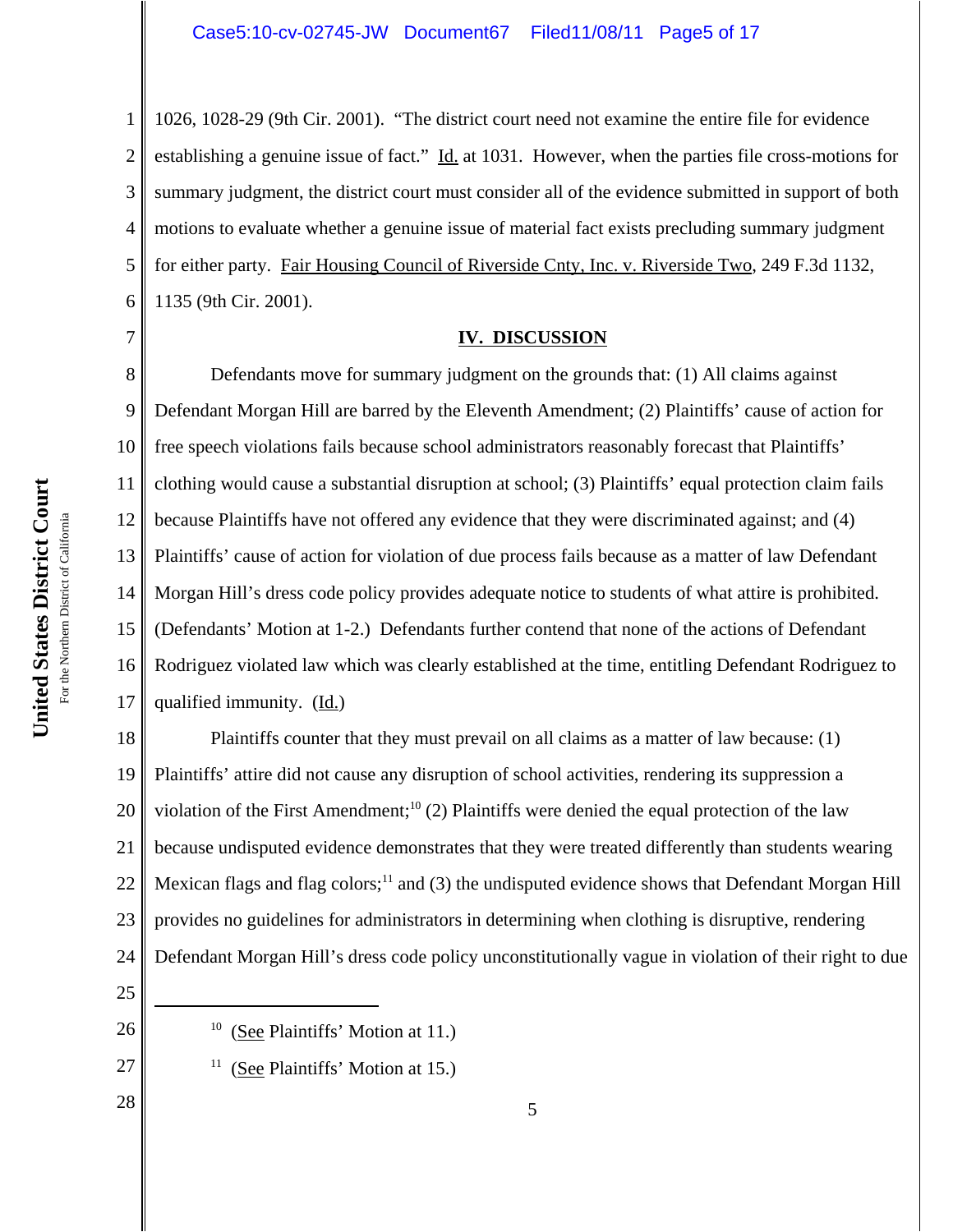1 2 3 process. (Id. at 19.) Plaintiffs also contend that their claims against Morgan Hill and Defendant Rodriguez are not barred by sovereign immunity because monetary damages are sought only against the school administrators in their individual capacities, and not against the state itself.<sup>12</sup>

# **A**. **Eleventh Amendment Immunity**

At issue is whether Plaintiffs' claims against Defendant Morgan Hill are barred by Eleventh Amendment sovereign immunity.

7 8 9 10 11 12 13 14 15 16 17 18 19 The Eleventh Amendment bars private citizens from bringing suit against a state in federal court. See Pennhurst State Sch. & Hosp. v. Halderman, 465 U.S. 89, 100 (1984). States are immune from suit in federal court regardless of the nature of either the relief sought or the cause of action. Id. at 100-02. In addition, sovereign immunity bars suit when either the state itself or an agency of the state is named as the defendant. See Regents of the Univ. of Cal. v. Doe, 519 U.S. 425, 429 (1997). The Ninth Circuit has consistently held that in California, because of the manner in which funds are dispersed to school districts by the state, school districts are agencies of the state for sovereign immunity purposes. See Belanger v. Madera Unified Sch. Dist., 963 F.2d 248, 251 (9th Cir. 1992). Thus, school districts in California are immune to suit even for relief that is solely prospective. See Rounds v. Or. State Bd. of Higher Educ., 166 F.3d 1032, 1035-36 (9th Cir. 1999). Here, the parties do not dispute that Defendant Morgan Hill is a public school district operating within the state of California.13 As such, under Belanger, the district is an agent of the state, which means that the Court lacks jurisdiction to hear Plaintiffs' claims against it.

20 21 Plaintiffs contend that their claims against Morgan Hill are not barred by sovereign immunity because they seek only prospective relief, and Ex Parte Young<sup>14</sup> created "an exception to Eleventh

- 25 <sup>12</sup> (Plaintiffs' Reply in Support of Motion for Summary Judgment at 11-12, hereafter, "Plaintiffs' Reply," Docket Item No. 63.)
	- <sup>13</sup> (See Complaint ¶ 11.)

 $14$  209 U.S. 123 (1908).

4

5

6

22

23

24

26

27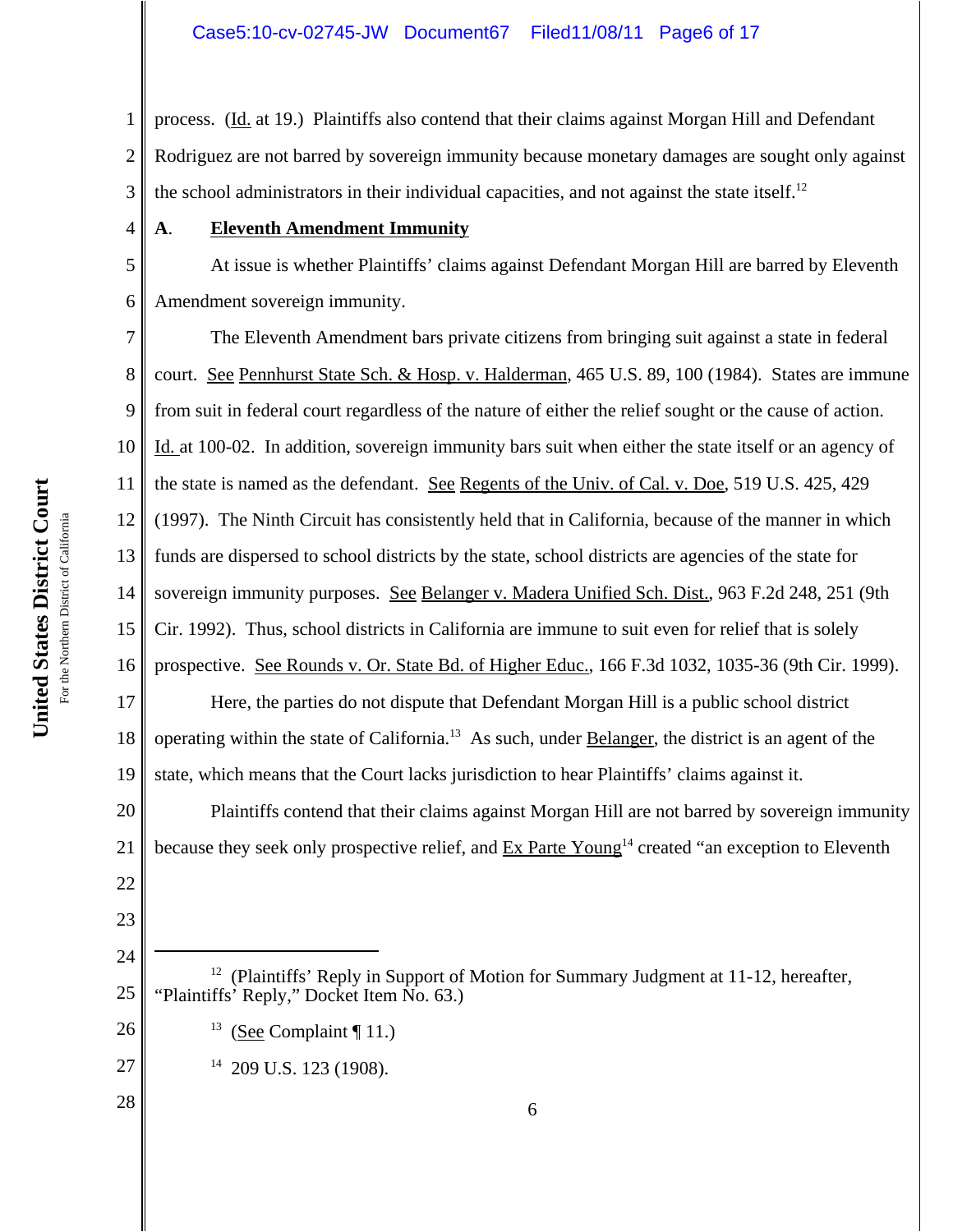# Case5:10-cv-02745-JW Document67 Filed11/08/11 Page7 of 17

1 2 3 4 5 6 7 8 9 10 11 12 13 14 15 16 17 18 19 20 21 22 23 24 25 26 27 28 15 (See Plaintiffs' Opposition to Defendants' Motion for Summary Judgment at 22-23, hereafter, "Plaintiffs' Opp'n," Docket Item No. 59.)  $16$  Dismissal for lack of subject matter jurisdiction is not a ruling on the merits of a plaintiff's claim and is therefore a dismissal without prejudice. Haywood v. Drown, 129 S. Ct. 2108, 2134 (2009). 17 393 U.S. 503, 506 (1969).  $18$  See, e.g., Morse, 551 U.S. at 396-97. <sup>19</sup> See Chandler v. McMinnville Sch. Dist., 978 F.2d 524, 529 (9th Cir. 1992). 7 Amendment immunity" for prospective relief.<sup>15</sup> While  $Ex$  Parte Young does allow suits to proceed against state *officials* in their official capacity for purely prospective relief, it does not allow federal courts to entertain suits against the state itself, regardless of the form of relief sought. See Rounds, 166 F.3d at 1035-36 (discussing Ex Parte Young). Here, Plaintiffs have named a state entity, Morgan Hill Unified School District, as a Defendant. However, because Ex Parte Young only enables suit against state officials, it does not permit Plaintiffs to sue Morgan Hill. Accordingly, the Court DISMISSES all claims against Defendant Morgan Hill.<sup>16</sup> **B. First Amendment Claim** At issue is whether the school officials violated Plaintiffs' First Amendment rights. Courts have long struggled to balance the First Amendment rights of students with the need of school administrators to maintain a safe and educational environment in our nation's schools. See Morse v. Frederick, 551 U.S. 393, 403-08 (2007) (reviewing cases); LaVine v. Blaine Sch. Dist., 257 F.3d 981, 987-90 (9th Cir. 2001). Though Tinker v. Des Moines made clear that students do not "shed their constitutional rights to freedom of speech or expression at the schoolhouse gate,"17 the Supreme Court has also consistently recognized that these rights are not co-extensive with those of adults or even of children outside of a public school setting.<sup>18</sup> Student speech which is not obscene, and which does not bear the imprimatur of the school, is governed by the standard set forth in Tinker.<sup>19</sup> This standard allows officials to suppress speech only on the basis of "facts which might have reasonably have led school authorities to forecast substantial disruption of or material interference with school activities." Tinker, 393 U.S. at 514.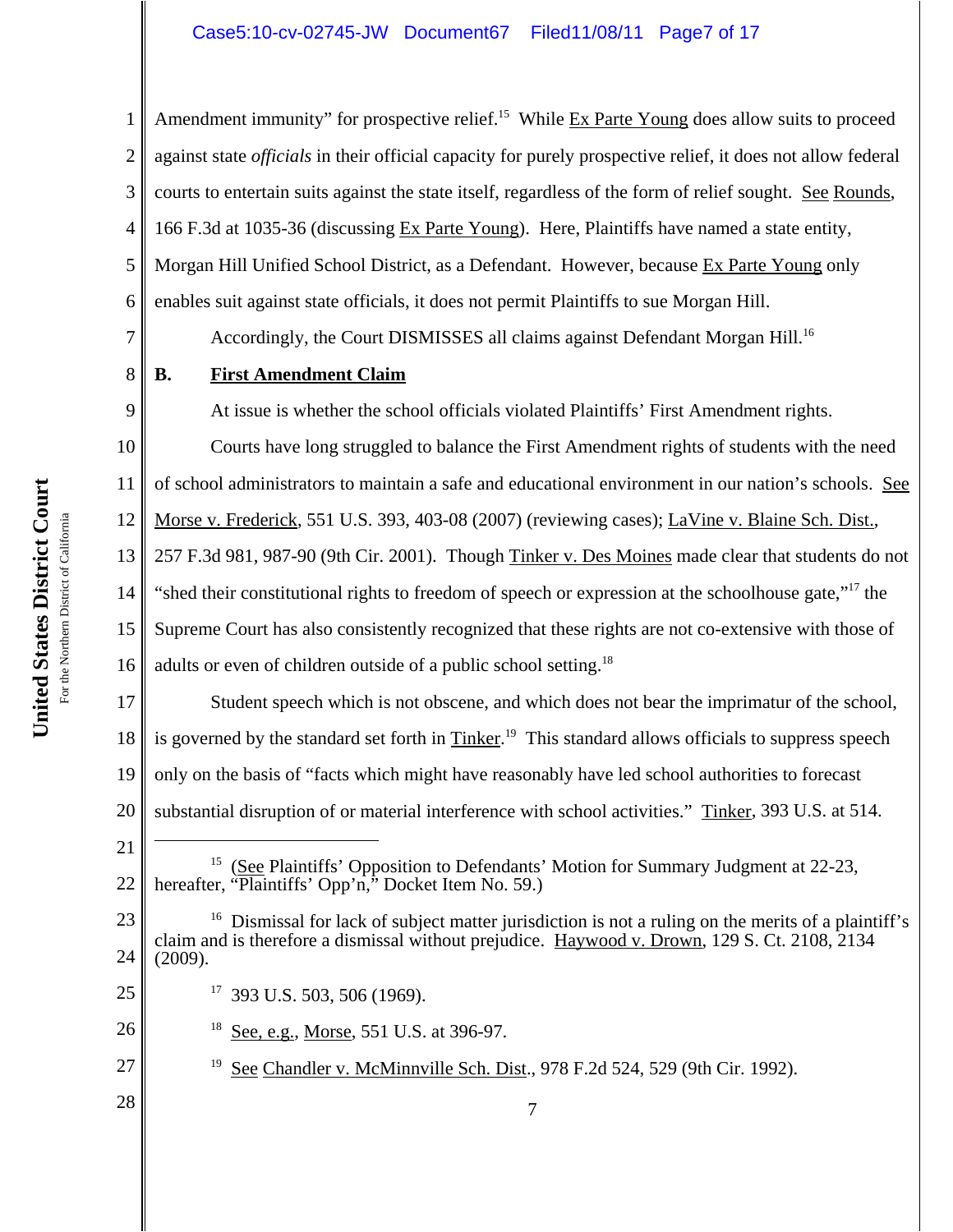#### Case5:10-cv-02745-JW Document67 Filed11/08/11 Page8 of 17

1 2 3 4 5 6 The Ninth Circuit has noted that while simple in theory, this standard is difficult to apply across the myriad possible disruptive situations faced by school administrators. See Karp v. Becken, 477 F.2d 171, 174 (9th Cir. 1973). For that reason, in determining whether the Tinker standard has been satisfied, courts must look to "the totality of the relevant facts" present in every case. LaVine, 257 F.3d at 989. Karp, however, provides useful guidance as to what constitutes an adequate factual basis for believing a disruption will occur.

7 8 9 10 11 12 13 14 15 16 17 18 First, in Karp, the Ninth Circuit clarified that Tinker does not require that school officials wait until disruption occurs before they act. 477 F.2d at 175. To the contrary, school officials generally have a duty to prevent such occurrences when possible. Id. Second, Tinker "does not demand a certainty that disruption will occur, but rather the existence of facts which might reasonably lead school officials to forecast substantial disruption." Id. Third, in evaluating the adequacy of an official's justification for suppression, "the level of disturbance required to justify official intervention is relatively lower in a public school than it might be on a street corner." Id. Finally, school officials may be justified in suppressing speech on campus in order to prevent a disturbance even if punishing a student for that same speech would not pass constitutional muster. See id. at 176-77; see also LaVine, 257 F.3d at 992 (upholding emergency expulsion of student based on concerns for student safety but enjoining school from placing "negative documentation" in student's permanent file).

19 20 21 22 23 24 The Ninth Circuit has not directly confronted the question of when a perceived threat of violence by other students against a student speaker may justify the suppression of that student's speech. Those circuits to confront the question, however, have demonstrated broad deference to the decisions of school administrators with regards to student safety. The Sixth, Tenth and Eleventh Circuits have all upheld bans on the Confederate flag in schools with a history of racial tensions leading to disturbances.<sup>20</sup> Similarly, the Second Circuit, in considering the propriety of suspending a

<sup>26</sup> 27 <sup>20</sup> See Barr v. Lafon, 538 F.3d 554, 565-70 (6th Cir. 2008) (applying Tinker standard and upholding prohibition on wearing Confederate flag); Scott v. Sch. Bd. of Alachua Cnty., 324 F.3d 1246, 1249 (11th Cir. 2003) (holding that ban on Confederate flag satisfied Tinker standard), cert.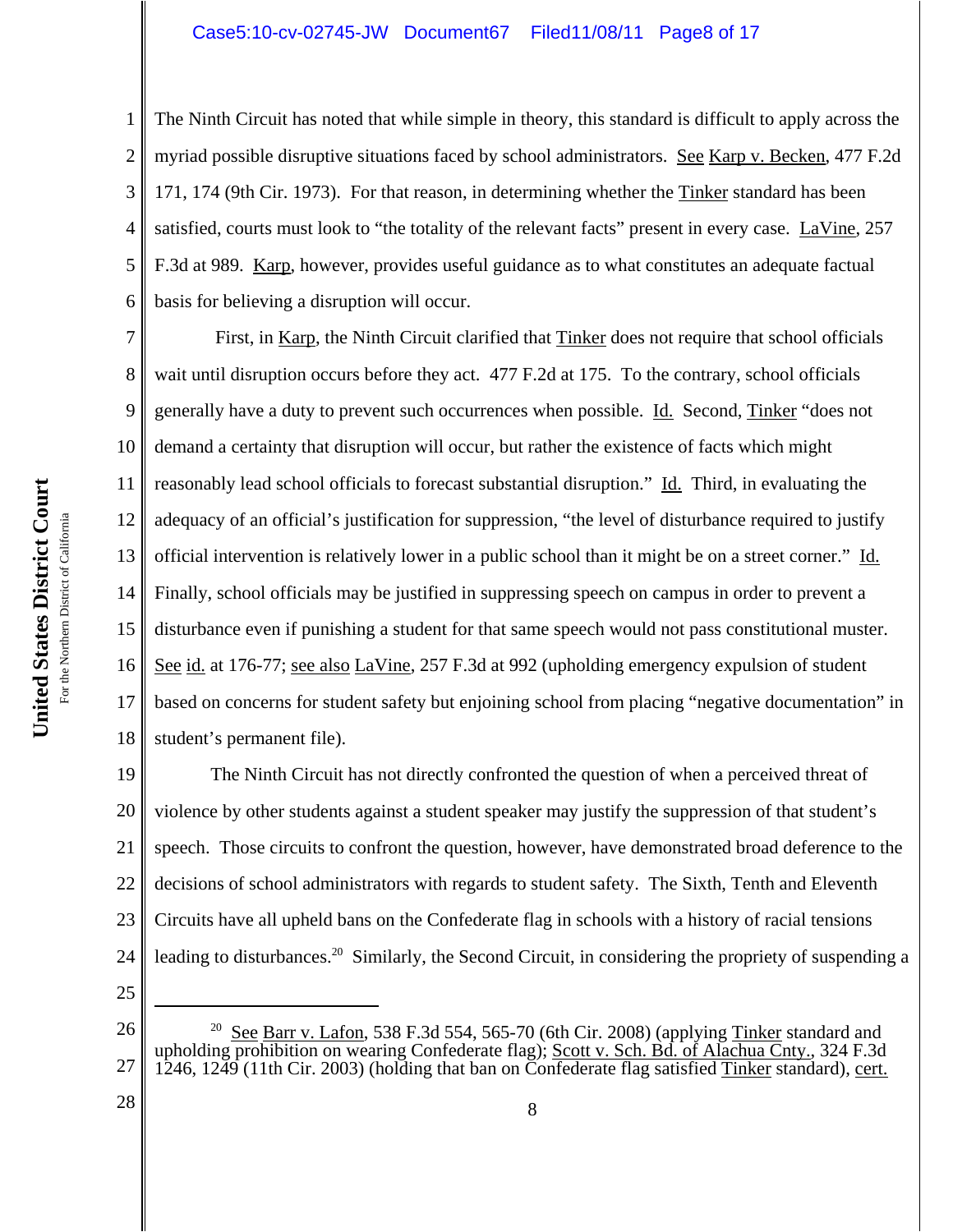# Case5:10-cv-02745-JW Document67 Filed11/08/11 Page9 of 17

|                | student after his comments led to multiple threats of violence against him, explained that "while                                                                                              |                                                                                                                                                                                                                                                                                                                                                       |  |
|----------------|------------------------------------------------------------------------------------------------------------------------------------------------------------------------------------------------|-------------------------------------------------------------------------------------------------------------------------------------------------------------------------------------------------------------------------------------------------------------------------------------------------------------------------------------------------------|--|
| $\overline{2}$ |                                                                                                                                                                                                | Tinker was not entirely clear as to what constitutes 'substantial interference,' violence or the threat                                                                                                                                                                                                                                               |  |
| 3              |                                                                                                                                                                                                | of violence would undoubtedly qualify." DeFabio v. East Hampton Union Free Sch. Dist., 623 F.3d                                                                                                                                                                                                                                                       |  |
| 4              |                                                                                                                                                                                                | 71, 79 (2d Cir. 2010) (citation omitted). Recognizing the critical importance of maintaining a safe                                                                                                                                                                                                                                                   |  |
| 5              | environment, courts consistently review "with deference schools' decisions in connection with                                                                                                  |                                                                                                                                                                                                                                                                                                                                                       |  |
| 6              | the safety of their students even when freedom of expression is involved." LaVine, 257 F.3d at 992.                                                                                            |                                                                                                                                                                                                                                                                                                                                                       |  |
| 7              | In this case, the following undisputed evidence is before the Court:                                                                                                                           |                                                                                                                                                                                                                                                                                                                                                       |  |
| 8<br>9         | (1)                                                                                                                                                                                            | In the six years that Defendant Boden was principal at Live Oak, he<br>personally observed at least thirty fights on campus. <sup>21</sup> Some of these fights involved<br>gangs, and others were between Caucasian and Hispanic students. (Id.) A police<br>officer is present on campus every day to ensure safety on school grounds. <sup>2</sup> |  |
| 10             | (2)                                                                                                                                                                                            | On Cinco de Mayo in 2009, a verbal exchange and altercation arose between                                                                                                                                                                                                                                                                             |  |
| 11             |                                                                                                                                                                                                | a group of predominantly white and a group of Mexican students. <sup>23</sup> This altercation<br>involved an exchange of profanities and threats were made. (Id.) A makeshift                                                                                                                                                                        |  |
| 12             |                                                                                                                                                                                                | American flag was put on one of the trees on campus. (Id.) A group of Caucasian<br>students began clapping and chanting "USA" as this flag went up. $(\underline{Id})$ This was in                                                                                                                                                                    |  |
| 13             |                                                                                                                                                                                                | response to a group of Mexican students walking around with the Mexican flag. One<br>Mexican student shouted "fuck them white boys, fuck them white boys." (Id.) Vice-                                                                                                                                                                                |  |
| 14<br>15       |                                                                                                                                                                                                | Principal Rodriguez directed the minor to stop using such profanity. (Id.) The minor<br>responded by saying "But Rodriguez, they are racist. They are being racist. Fuck<br>them white boys. Let's fuck them up." $(\underline{Id})$ Vice-Principal Rodriguez removed the                                                                             |  |
| 16             |                                                                                                                                                                                                | minor from the area. (Id.)                                                                                                                                                                                                                                                                                                                            |  |
| 17             | (3)                                                                                                                                                                                            | When Plaintiff M.D. wore an American flag shirt to school on Cinco de Mayo<br>2009, he was approached by a male student who shoved a Mexican flag at him and<br>said something in Spanish expressing anger at Plaintiffs' clothing. <sup>24</sup>                                                                                                     |  |
| 18             |                                                                                                                                                                                                |                                                                                                                                                                                                                                                                                                                                                       |  |
| 19             |                                                                                                                                                                                                | denied, 540 U.S. 824; West v. Derby Unified Sch. Dist. No. 260, 206 F.3d 1358, 1365-67 (10th Cir.                                                                                                                                                                                                                                                     |  |
| 20             |                                                                                                                                                                                                | 2000) (upholding ban on Confederate flags under Tinker).                                                                                                                                                                                                                                                                                              |  |
| 21             | (Declaration of Nicholas Boden in Support of Defendants' Motion for Summary Judgment<br>15, hereafter, "Boden Decl.," Docket Item No. 54.)                                                     |                                                                                                                                                                                                                                                                                                                                                       |  |
| 22             | 22                                                                                                                                                                                             | (Declaration of Alyson Cabrera in Support of Defendants' Motion for Summary                                                                                                                                                                                                                                                                           |  |
| 23             | Judgment, hereafter, "Cabrera Decl.," Ex. G, Deposition of Dominic Maciel at 57:11-57:17,<br>hereafter, "Maciel Depo.," Docket Item No. 55-3; Cabrera Decl., Ex. F, Deposition of Daniel Galli |                                                                                                                                                                                                                                                                                                                                                       |  |
| 24             |                                                                                                                                                                                                | at 36:18-36:24, hereafter, "Galli Depo.," Docket Item No 55-3.)                                                                                                                                                                                                                                                                                       |  |
| 25             |                                                                                                                                                                                                | <sup>23</sup> (Cabrera Decl., Ex. B, Deposition of Miguel Rodriguez at 65:17-86:6, hereafter,<br>"Rodriguez Depo.," Docket Item No. 55-1.)                                                                                                                                                                                                            |  |
| 26<br>27       | 24                                                                                                                                                                                             | (Cabrera Decl., Ex. E, Deposition of Matthew Dariano at 83:15-83:20, hereafter,<br>"Dariano Depo.," Docket Item No. 55-2.)                                                                                                                                                                                                                            |  |
| 28             |                                                                                                                                                                                                | 9                                                                                                                                                                                                                                                                                                                                                     |  |
|                |                                                                                                                                                                                                |                                                                                                                                                                                                                                                                                                                                                       |  |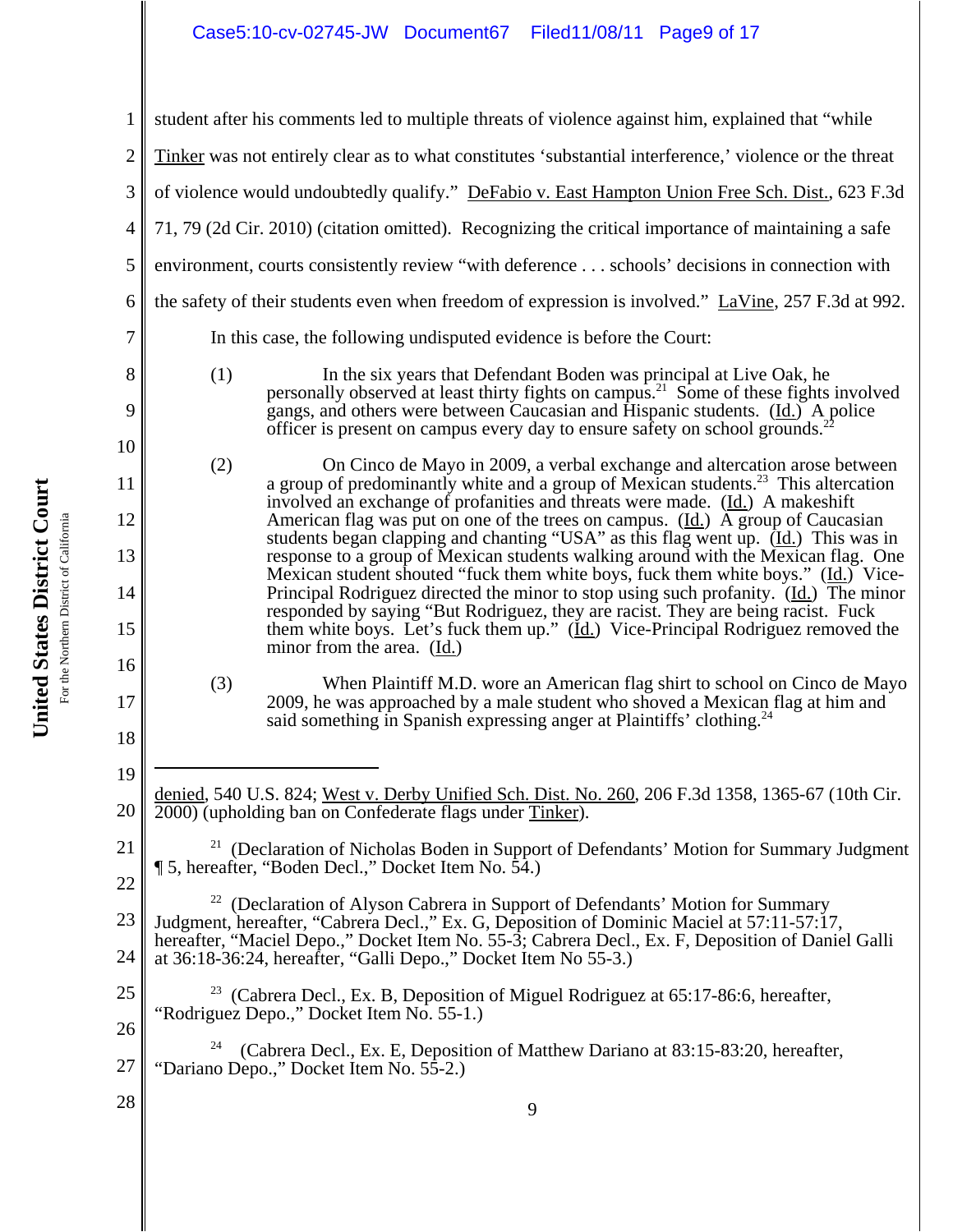- (4) Many of the students involved in the May 2009 altercation were still students at Live Oak in May of 2010. (Rodriguez Depo. at 92:8-92:12.)
- (5) On the morning of Cinco de Mayo 2010, a female student approached Plaintiff M.D., motioned to his shirt, and said "why are you wearing that, do you not like Mexicans?" (Dariano Depo. at 68:25-69:7.) Plaintiffs D.G. and D.M. were also confronted about their clothing by female students before brunch break.<sup>25</sup>
- (6) As Defendant Rodriguez was leaving his office before brunch break on May 5, 2010, a Caucasian student approached him and said, "You may want to go out to the quad area. There might be some–there might be some issues." (Rodriguez Depo. at 46:20-46:25.)
- (7) During brunch break on May 5, 2010, another student called Vice-Principal Rodriguez over to a group of Mexican students and said that she was concerned about a group of students wearing the American flag and said that "there might be problems."26 Vice-Principal Rodriguez took her statement to mean that there might be some sort of physical altercation. (Id. at 60:13-60:15.) A group of Mexican students also asked Defendant Rodriguez "why do they get to wear their flag when we don't get to wear our flag?" (Id. at 57:1-57:3.)
- (8) Defendant Rodriguez was directed by Defendant Boden to have the students either turn their shirts inside out or take them off. (Rodriguez Depo. at 76:23-77:5.) Plaintiffs refused to do so. (Id. at 79:1-79:4.)
- (9) While meeting with Plaintiffs about their attire, Defendant Rodriguez explained that he was concerned for their safety. (Rodriguez Depo. at 108:5-108:14.) Plaintiffs did not dispute that their attire put them at risk of violence. (Id.) Plaintiff D.M. stated that he was "willing to take on that responsibility" in order to continue wearing his shirt. (Id.)
- (10) Following Plaintiffs' departure from school they received numerous threats from other students. Plaintiff D.G. received a threat of violence via text message on May 6th.<sup>27</sup> He received another threatening call from a male saying he was outside of D.G.'s home that same night. (Id.) Plaintiffs D.M. and M.D. also were threatened with violence.  $(\underline{Id}$  at 90:15-91:3.) A student at Live Oak overheard a group of male students saying that some gang members would come down from San Jose to "take care of Plaintiffs. (Id. at  $\overline{84:2}$ - $\overline{84:5}$ .) Based on these threats, Plaintiffs did not go to school on May 7. (Id. at 85:1.)
- Although Plaintiffs do not dispute that any of these incidents occurred, Plaintiffs contend that
- 22 as a matter of law, the events prior to the school officials' intervention do not constitute a sufficient
- 23 basis to forecast a substantial disruption with school activities. In support of this contention,
	- 25 (Maciel Depo. at 127:18-128:5; Galli Depo. at 101:22-102:7.)
	- (Rodriguez Depo. at  $60:4-60:8$ .)
- 27 27 (Cabrera Decl., Ex. I, Deposition of Joy Jones at 82:11-85:1, hereafter, "Jones Depo.," Docket Item No. 55-3.)
- 28

United States District Court **United States District Court** For the Northern District of California For the Northern District of California 1

2

3

4

5

6

7

8

9

10

11

12

13

14

15

16

17

18

19

20

21

24

25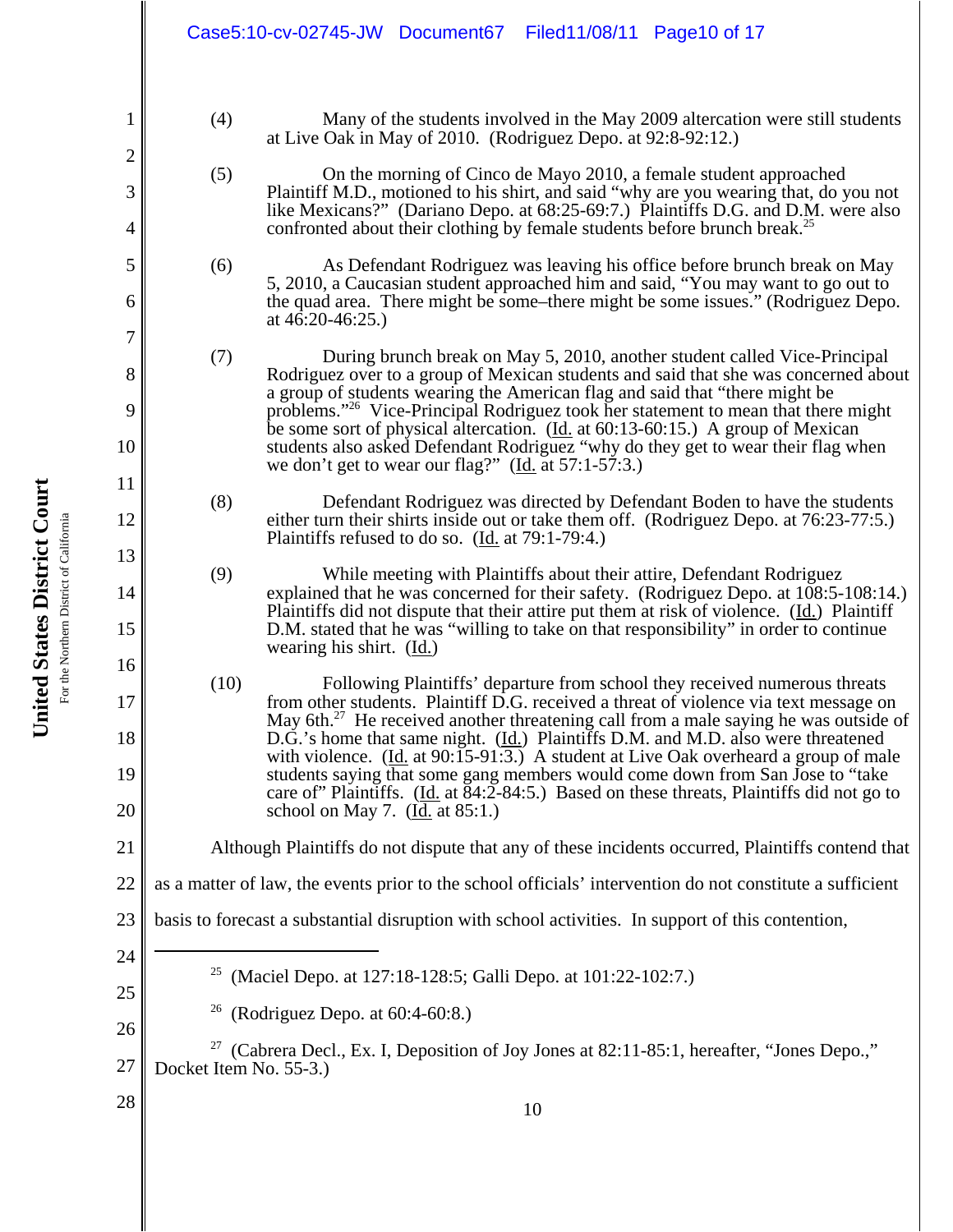### Case5:10-cv-02745-JW Document67 Filed11/08/11 Page11 of 17

2 3 4 Plaintiffs emphasize the facts, also undisputed, that no classes were delayed or interrupted by Plaintiffs' attire,<sup>28</sup> no incidents of violence occurred on campus that day,<sup>29</sup> and prior to asking Plaintiffs to change Defendant Rodriguez had heard no reports of actual disturbances being caused in relation to Plaintiffs' apparel. $30$ 

5 6 7 8 9 10 11 12 13 14 15 16 17 18 Upon review, the Court finds that based on these undisputed facts, the school officials reasonably forecast that Plaintiffs' clothing could cause a substantial disruption with school activities, and therefore did not violate the standard set forth in Tinker by requiring that Plaintiffs change. In contrast to Tinker, in which the Supreme Court specifically noted that no threats of violence were made,<sup>31</sup> here Defendant Rodriguez was warned by two different students that they were concerned that Plaintiffs' clothing would lead to violence. These warnings were made in a context of ongoing racial tension and gang violence within the school, and after a near-violent altercation had erupted during the prior Cinco de Mayo over the display of an American flag. While Plaintiffs are correct that no actual violence had erupted prior to the school officials' intervention, Tinker unequivocally did not establish an "actual disruption" standard.<sup>32</sup> To require the school officials to ignore warnings of violence until they reached fruition would, as the Sixth Circuit noted, place school officials "between the proverbial rock and hard place: either they allow disruption to occur, or they are guilty of a constitutional violation."33 Although no school official can predict with certainty which threats are empty and which will lead to true violence, the Court finds that these

19

20

24

25

26

27

28

1

- 21 22  $28$  (Declaration of William J. Becker Jr., in Support of Plaintiffs' Motion for Summary Judgment, hereafter, "Becker Decl.," Ex. 1, Deposition of Miguel Rodriguez at 44:5-44:19, hereafter, "Rodriguez Depo. 2," Docket Item No. 52-1.)
- 23 <sup>29</sup> (Becker Decl., Ex. 4, Deposition of Nicholas Boden at 59:19-59:21, hereafter, "Boden" Depo.," Docket Item No. 52-1.)
	- 30 (Rodriguez Depo. 2 at 44:15-44:19.)
	- 31 393 U.S. at 508.
	- 32 See Karp, 477 F.2d at 175.
		- $33$  Barr, 538 F.3d at 565 (citation omitted).

United States District Court **United States District Court** For the Northern District of California For the Northern District of California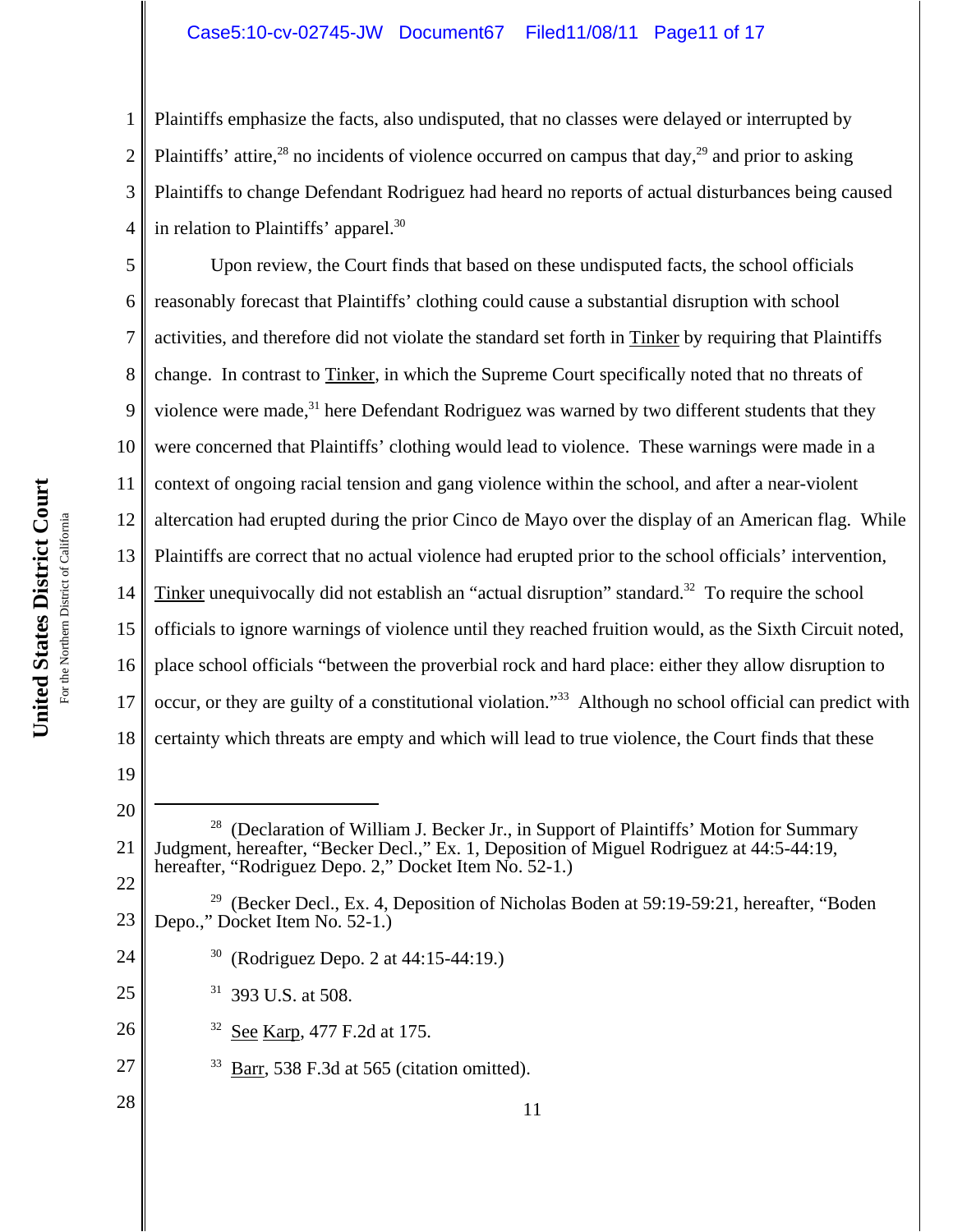#### Case5:10-cv-02745-JW Document67 Filed11/08/11 Page12 of 17

1 2 3 4 school officials were not unreasonable in forecasting that Plaintiffs' clothing exposed them to significant danger. Because the school officials were responsible for the safety of Plaintiffs on a day-to-day basis, the Court finds that they did not violate the First Amendment by asking Plaintiffs to turn their shirts inside out to avoid physical harm.

5 6 Accordingly, the Court GRANTS Defendants' Motion as to Plaintiffs' First Cause of Action against Defendant Rodriguez.

#### **C. Equal Protection Claim**

8 9 10 11 12 13 14 15 At issue is whether Plaintiffs' right to equal protection was violated by the requirement that they change clothing. Plaintiffs contend that they are entitled to summary judgment because the undisputed evidence shows that they were treated differently than students wearing the colors of the Mexican flag, and that this distinction was based on the unpopularity of their viewpoint. (Plaintiffs' Motion at 18.) Defendants respond that Plaintiffs have offered no evidence demonstrating that students wearing the colors of the Mexican flag were likely to be targeted for violence, and that officials treated all students for whose safety they feared in the same manner. (Defendants' Motion at 20.)

16 17 18 19 20 21 When the government infringes upon protected speech in a discriminatory manner, such conduct may constitute a violation of the Equal Protection Clause as well as the First Amendment. See Police Dept. of the City of Chicago v. Mosley, 408 U.S. 92, 96 (1972). "[U]nder the Equal Protection Clause, not to mention the First Amendment itself, government may not grant the use of a forum to people whose views it finds acceptable, but deny it those wishing to express less favored or more controversial views." Id.

22 23 24 25 26 27 Here, for the reasons discussed above, Defendants have provided a non-discriminatory basis for asking Plaintiffs to remove their American flag attire. Defendants have put forth significant evidence demonstrating that Plaintiffs were asked to change clothes in order to protect their own safety. Plaintiffs have not offered any evidence demonstrating that students wearing the colors of the Mexican flag were targeted for violence. To the contrary, the undisputed evidence shows that Plaintiffs were the only students on campus whose safety was threatened that day, at least to the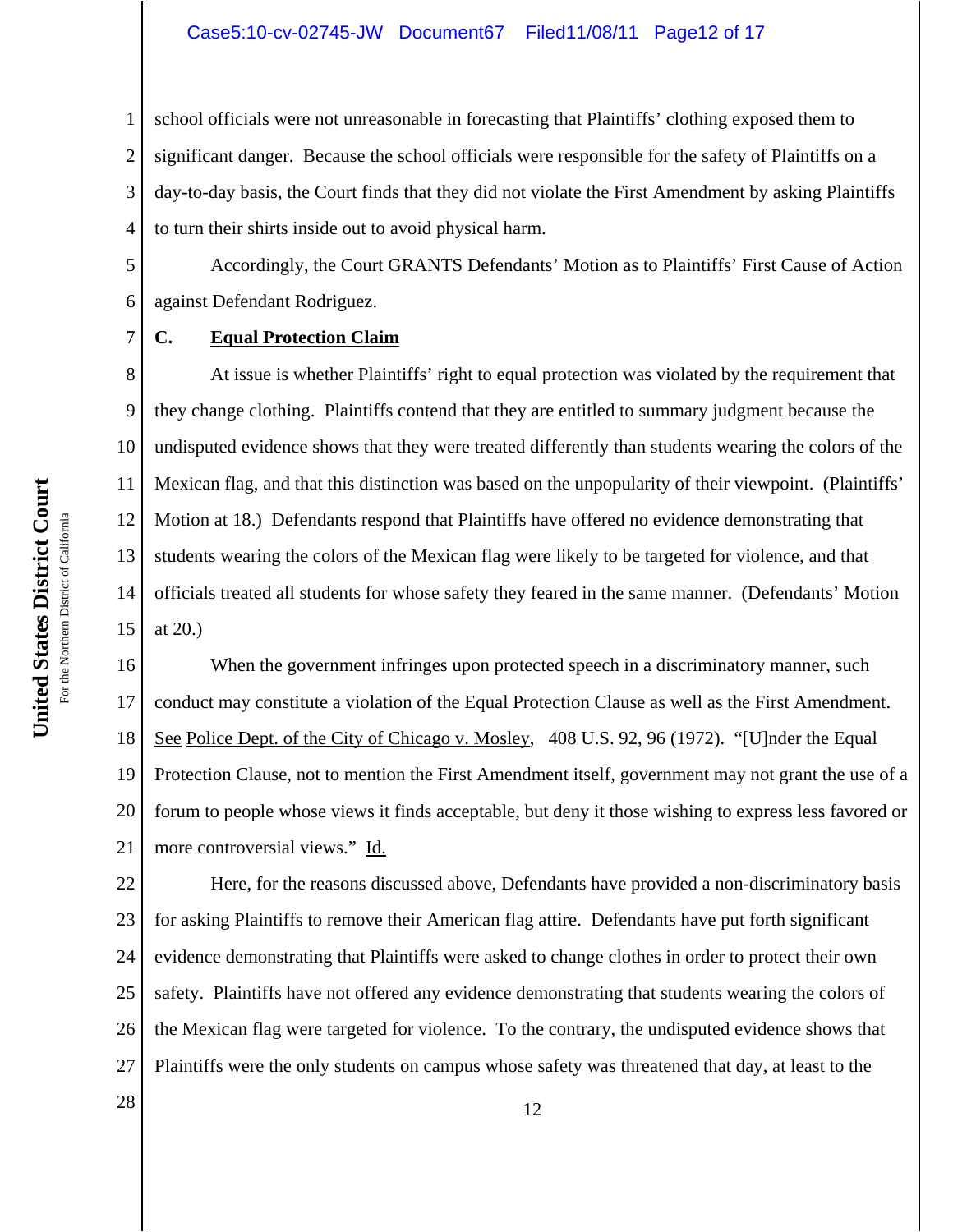3 4 knowledge of Defendants.<sup>34</sup> In addition, Defendant Rodriguez has testified that he did not see any students wearing the Mexican flag on their clothing during the day. (Rodriguez Depo. 2 at 117:17- 117:22.) He also testified that he did not see any students with Mexican flags displayed on their person until he saw photos in the newspaper in the days following Cinco de Mayo. (Id. at 117:2- 117:11.) Plaintiffs offer no evidence to contradict Defendant Rodriguez's testimony in this regard.

6 7 8 9 10 In sum, the school officials have offered substantial evidence that all students whose safety was in jeopardy were treated equally. Plaintiffs offer no evidence to the contrary. Absent any evidence that the school officials treated students differently based on the content of the message they displayed, as opposed to concerns for their safety, the Court finds that the school officials are entitled to judgment as a matter of law.<sup>35</sup>

11 12 Accordingly, the Court GRANTS Defendants' Motion as to Plaintiffs' Third Cause of Action against Defendant Rodriguez.

#### 13 **D. Due Process Claim**

14 15 16 17 In addition to seeking relief from Defendant Rodriguez in his individual capacity, Plaintiffs seek to permanently enjoin the use of the school district's dress code policy,  $36$  which Plaintiffs contend is unconstitutionally vague and thus violates the Due Process Clause.<sup>37</sup> Although all claims against Defendant Morgan Hill have been dismissed, the constitutionality of its dress code policy is

1

2

5

<sup>18</sup> 19

<sup>34 (</sup>Boden Depo. at 59:19-59:21.)

<sup>20</sup> 21 22 23 <sup>35</sup> Plaintiffs contend that statements made by school officials, during their meeting with Plaintiffs, demonstrate that those officials only required Plaintiffs to change their clothes in order to avoid offending other students at the school. However, upon review, the Court finds that Plaintiffs mischaracterize the statements at issue. The Court finds that those statements, when read in context, indicate that Defendants were apprehensive about causing "offense" to other students in relation to Defendants' concerns about Plaintiffs' safety. (See, e.g., Rodriguez Depo. 2 at 89:23-91:12; Boden Depo. at 49:20-51:7.)

<sup>24</sup> 25  $36$  (See Becker Decl., Ex. 8, Excerpts from Student Rights and Responsibilities Handbook, Docket Item No. 52-1.)

<sup>26</sup> 27  $37$  Specifically, Plaintiffs contend that the dress code is unconstitutionally vague because of its prohibition on clothing which "disrupts school activities," arguing that this rule "provides no objective standards," thereby "granting government officials unbridled discretion to silence messages and viewpoints." (Plaintiffs' Motion at 19-20.)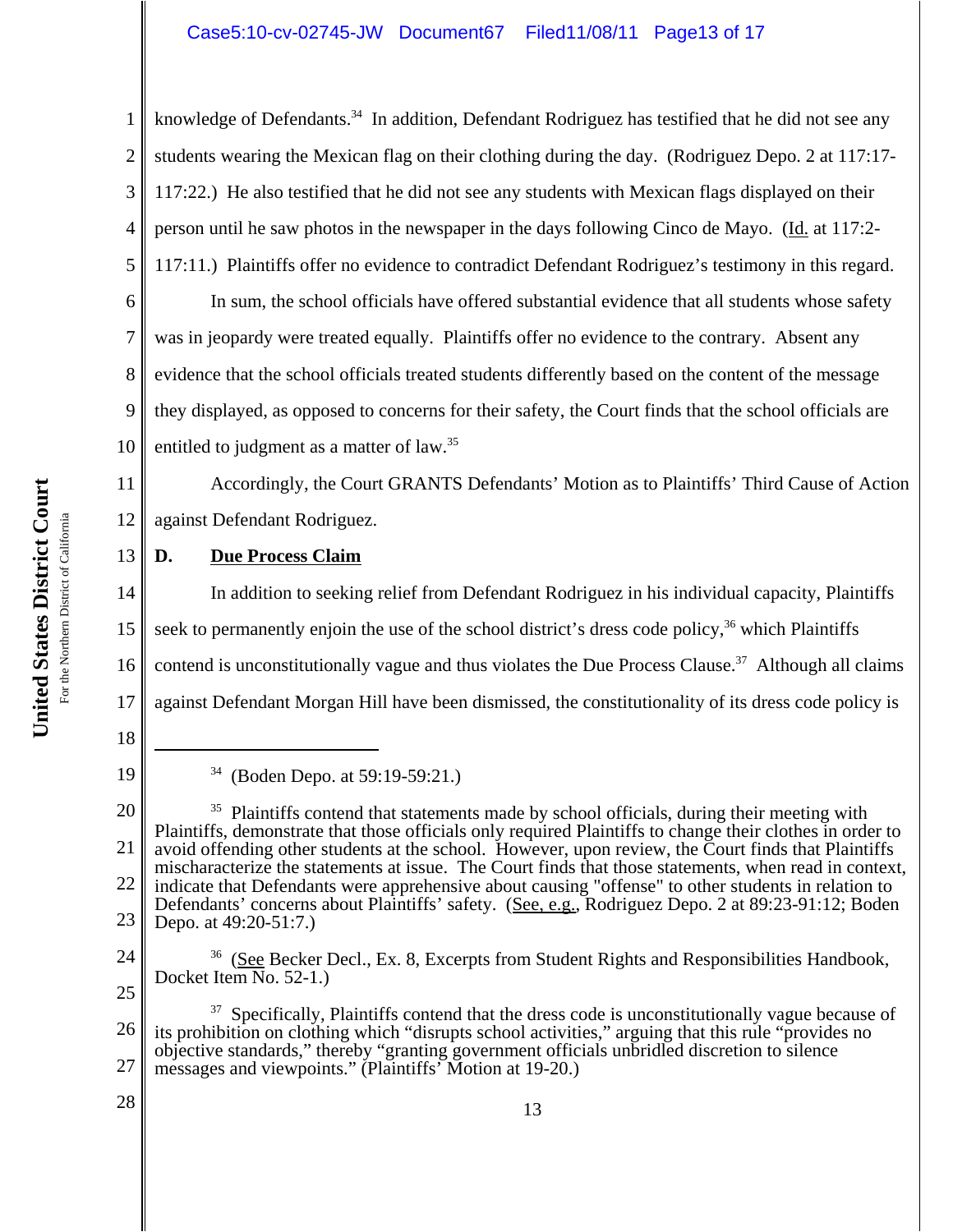#### Case5:10-cv-02745-JW Document67 Filed11/08/11 Page14 of 17

nonetheless properly before the Court because Defendant Rodriguez has been named in his official, as well as individual capacity. As stated earlier, because Defendant Rodriguez's successor will be in a position to enforce the allegedly unconstitutional policy, suit against him for prospective relief is proper.<sup>38</sup> Defendants do not dispute that the policy is their operative dress code and that Defendant Morgan Hill does not have any additional guidelines on which administrators are supposed to rely in administering the code.<sup>39</sup> Defendants contend, however, that the policy provides adequate guidance to school officials under the diminished standards applicable to school disciplinary codes.

8 (Defendants' Motion at 18.)

1

2

3

4

5

6

7

9 10 11 12 13 14 15 16 17 18 19 The Supreme Court has made clear that while students may challenge a school disciplinary policy for vagueness, the standards that apply to school disciplinary codes are vastly different than those governing criminal statutes. This is because of "the school's need to be able to impose disciplinary sanctions for a wide range of unanticipated conduct disruptive of the educational process," which means that "the school disciplinary rules need not be as detailed as a criminal code." Bethel Sch. Dist. No. 403 v. Fraser, 478 U.S. 675, 686 (1986). Thus, "maintaining security and order in the schools requires a certain degree of flexibility in school disciplinary procedures." Id. (citation omitted). Because of this need for flexibility, the Fraser Court found that the due process claim of a student who had been suspended on the basis of a policy forbidding "obscene" speech, when his speech was not legally obscene but merely overly lewd for a school setting, was "wholly without merit." Id.

20 21 Here, the Court finds that the policy at issue does not violate the Due Process clause for lack of clarity. To the contrary, the disciplinary standard is no more vague than that at issue in Fraser, or

- 25 26 <sup>38</sup> See Long v. Van de Kamp, 961 F.2d 151, 152 (9th Cir. 1992) (explaining that prospective relief may be sought against a state official if that official has a sufficient connection to the challenged statute or provision).
- 27

22

23

24

<sup>39 (</sup>Becker Decl., Ex. 5, Deposition of Wesley Smith at 19:21-25:13, Docket Item No. 52-1.)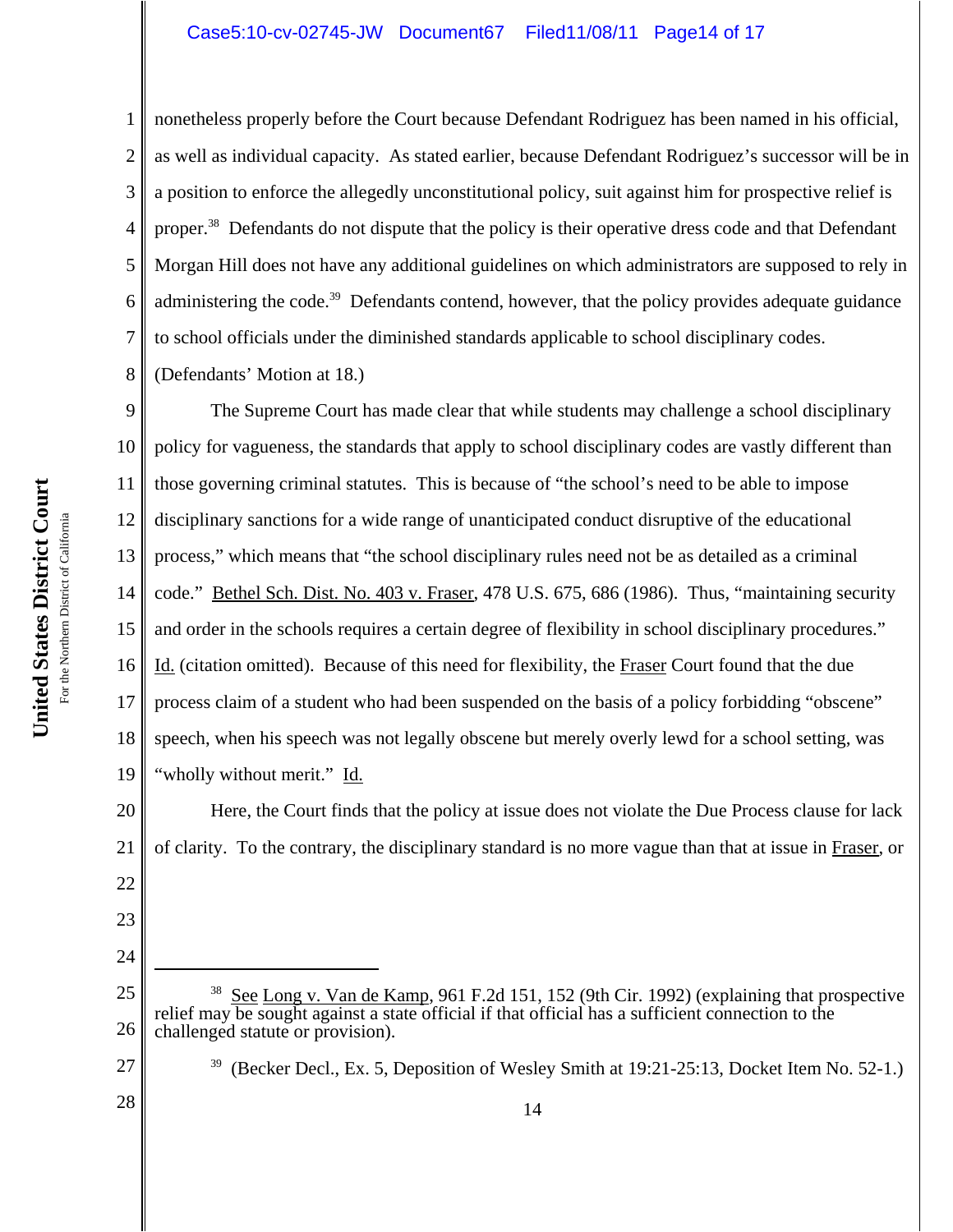# Case5:10-cv-02745-JW Document67 Filed11/08/11 Page15 of 17

1 2 3 4 5 than dress codes across the country that have been upheld against vagueness challenges.<sup>40</sup> Plaintiffs do not cite to a single instance, in this circuit or any other, of a school dress code's ban on disruptive conduct or apparel being held overly vague, and the Court is aware of none. Thus, the Court finds that Plaintiffs' argument is precluded by Fraser and that the District's policy does not violate Plaintiffs' right to due process.

6 7 Accordingly, the Court GRANTS Defendants' Motion as to Plaintiffs' Second Cause of Action.

# **E. State Constitutional Claim**

9 10 At issue is whether Plaintiffs' rights to freedom of speech and expression under Article 1, § 2(a) of the California State Constitution were violated by the requirement that they change clothes.

11 12 13 14 Article 1, § 2(a) of the California Constitution is more protective of speech than the First Amendment in some contexts.<sup>41</sup> In the context of schools, however, California courts have generally treated the rights of students and teachers under Article 1, § 2(a) as being co-extensive with those provided by the First Amendment.<sup>42</sup>

15 16 17 18 Here, Plaintiffs concede that their Article 1, § 2(a) claim is dependant upon the Court finding a violation of the Tinker standard. (Plaintiffs' Opp'n at 18.) Having found that the school officials' conduct satisfied the Tinker standard and did not violate the First Amendment, the Court similarly finds that their conduct did not violate Article 1,  $\S$  2(a) of the California Constitution.

19 20 Accordingly, the Court GRANTS Defendants' Motion as to Plaintiffs' Fourth Cause of Action.

21

8

22

23

24

25

- <sup>40</sup> See, e.g., A.M. ex rel. McAllum v. Cash, 585 F.3d 214, 224 (5th Cir. 2009) (upholding against due process challenge school dress code's prohibition on clothing with "inappropriate symbolism"); Jackson v. Dorrier, 424 F.2d 213, 214, 215 (6th Cir. 1970) (upholding dress code's prohibition on attire that is a "disturbing influence").
	- $41$  See Robins v. Pruneyard Shopping Ctr., 23 Cal. 3d. 899, 908 (1979).
- 27 <sup>42</sup> See, e.g., Cal. Teachers Ass'n v. Governing Bd. of San Diego United Sch. Dist., 45 Cal. App. 4th 1383, 1391-92 (Cal. Ct. App. 1996).
- 28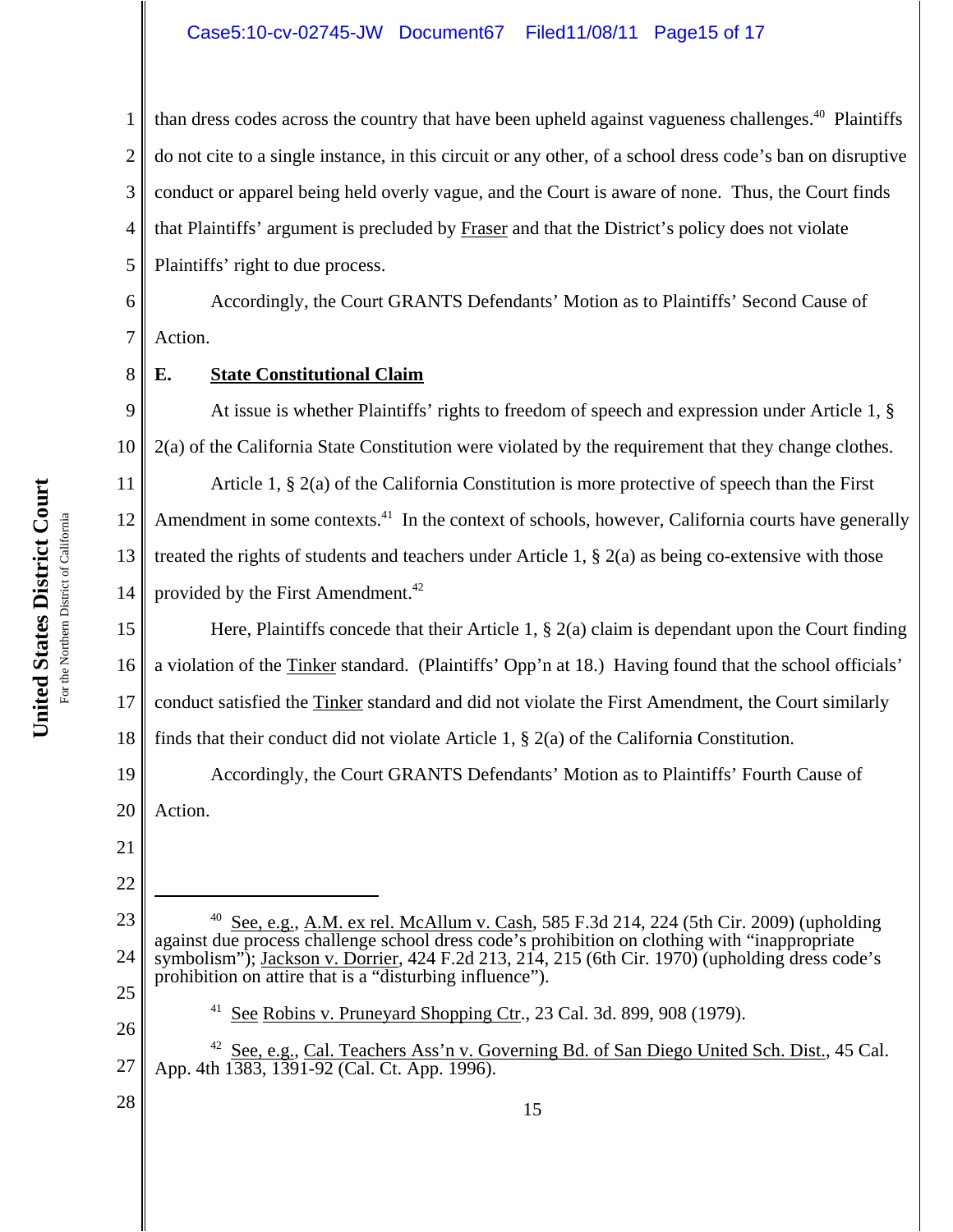# **V. CONCLUSION**

The Court DENIES Plaintiffs' Motion for Summary Judgment and GRANTS Defendants' Motion for Summary Judgment as follows:

- (1) The Court DISMISSES all claims against Defendant Morgan Hill for lack of subject matter jurisdiction based on sovereign immunity.
- (2) The Court GRANTS Defendant Rodriguez's Motion for Summary Judgment on all claims.
- (3) In light of the automatic stay as to Defendant Boden, pursuant to Rule 54(b), the Court finds that there is no just reason to delay entry of Judgment as to Defendant Rodriquez. See Fed. R. Civ. P. 54(b). Judgment shall be entered accordingly.

In light of this Order, Plaintiffs' Motion for a Non-Jury Trial is DENIED as moot. (See Docket Item No. 49.)

Dated: November 8, 2011

mes Wase

JAMES WARE United States District Chief Judge

1

2

3

4

5

6

7

8

9

10

11

12

13

14

15

16

17

18

19

20

21

22

23

24

25

26

 $\begin{array}{c|c|c|c|c} \hline 28 & 16 \end{array}$